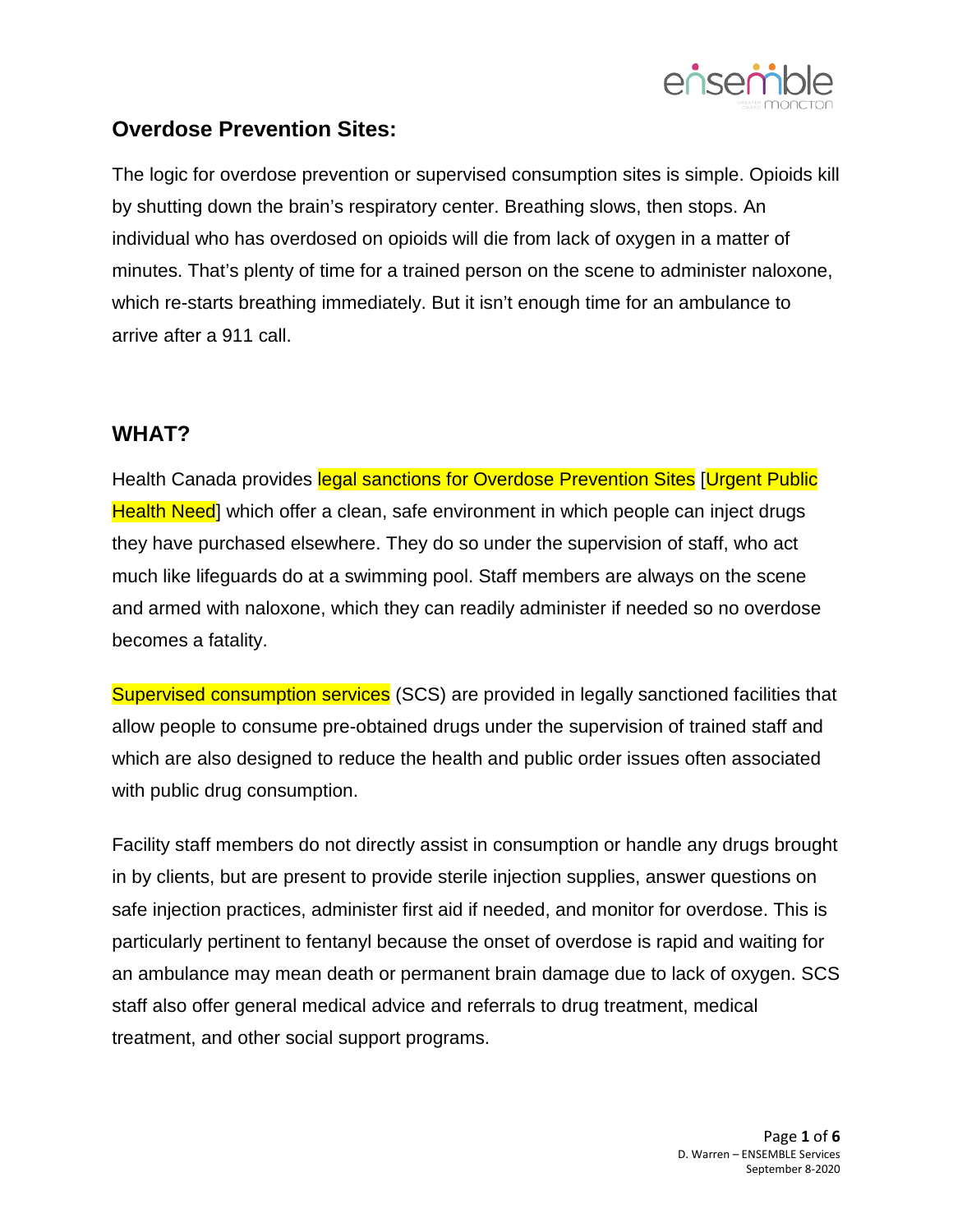

# **Benefits of OPS/SCS**

Over 100 evidence-based, peer-reviewed studies have consistently proven the positive impacts of supervised consumption services, including:

- Increasing entry into substance use disorder treatment
- Reducing the amount and frequency that clients use drugs
- Reducing public disorder and public injecting while increasing public safety
- Reducing number of discarded needles/syringes
- Reducing HIV and Hepatitis C risk behavior (i.e. syringe sharing, unsafe sex)
- Successfully managing frequent on-site overdoses and reducing drug-related overdose death rates (there has not been a single overdose fatality at any SCS worldwide)
- Saving costs due to a reduction in disease, overdose deaths, and need for emergency medical services
- Increasing the delivery of medical and social services

## **Why an OPS for Moncton?**

- 850-900 individuals currently access ENSEMBLE's harm reduction services
- January to June 2020 there were 17 drug related deaths in NB
- Moncton, Riverview and Dieppe saw 186 individuals administered naloxone to reverse affects of overdose by Ambulance NB from 2009 to 2018
- Increased public drug usage
- Current drug supplies are not safe, crystal meth has become difficult to source. Dr. Susan Crouse reports an increase in opioid use from unreliable sources. Therefore the risk of overdoses increase.
- We have been delivering harm reduction services in the community for many years, this is an additional harm reduction service
- Most of the people using the service will be existing clients.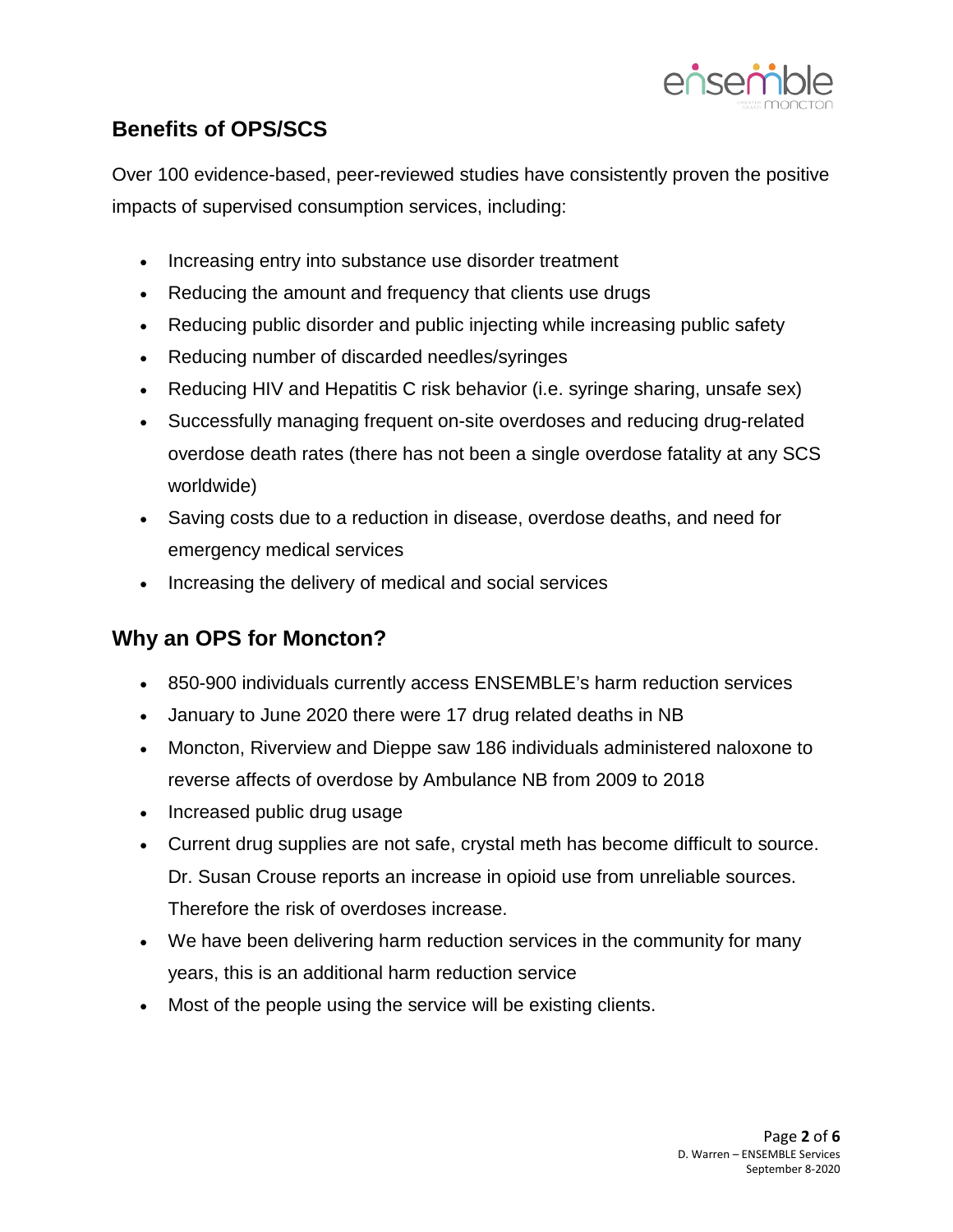

## **VANCOUVER research**

We found significant reductions in public injection drug use, publicly discarded syringes and injection-related litter after the opening of the medically supervised safer injecting facility in Vancouver.

Our findings are consistent with anecdotal reports of improved public order following the establishment of safer injecting facilities $12,15$  $12,15$  and are not surprising given that a commonly reported reason for public drug use is the lack of an alternative place to inject and that IDUs who go to safer injecting facilities are often homeless or marginally housed.

Our observations suggest that the establishment of the safer injecting facility has resulted in measurable improvements in public order, which in turn may improve the liveability of communities and benefit tourism while reducing community concerns stemming from public drug use and discarded syringes.

It is also noteworthy that we did not observe an increase in the number of drug dealers in the vicinity of the facility, which indicates that the facility's opening did not have a negative impact on drug dealing in the area.

Source: <https://www.ncbi.nlm.nih.gov/pmc/articles/PMC517857/>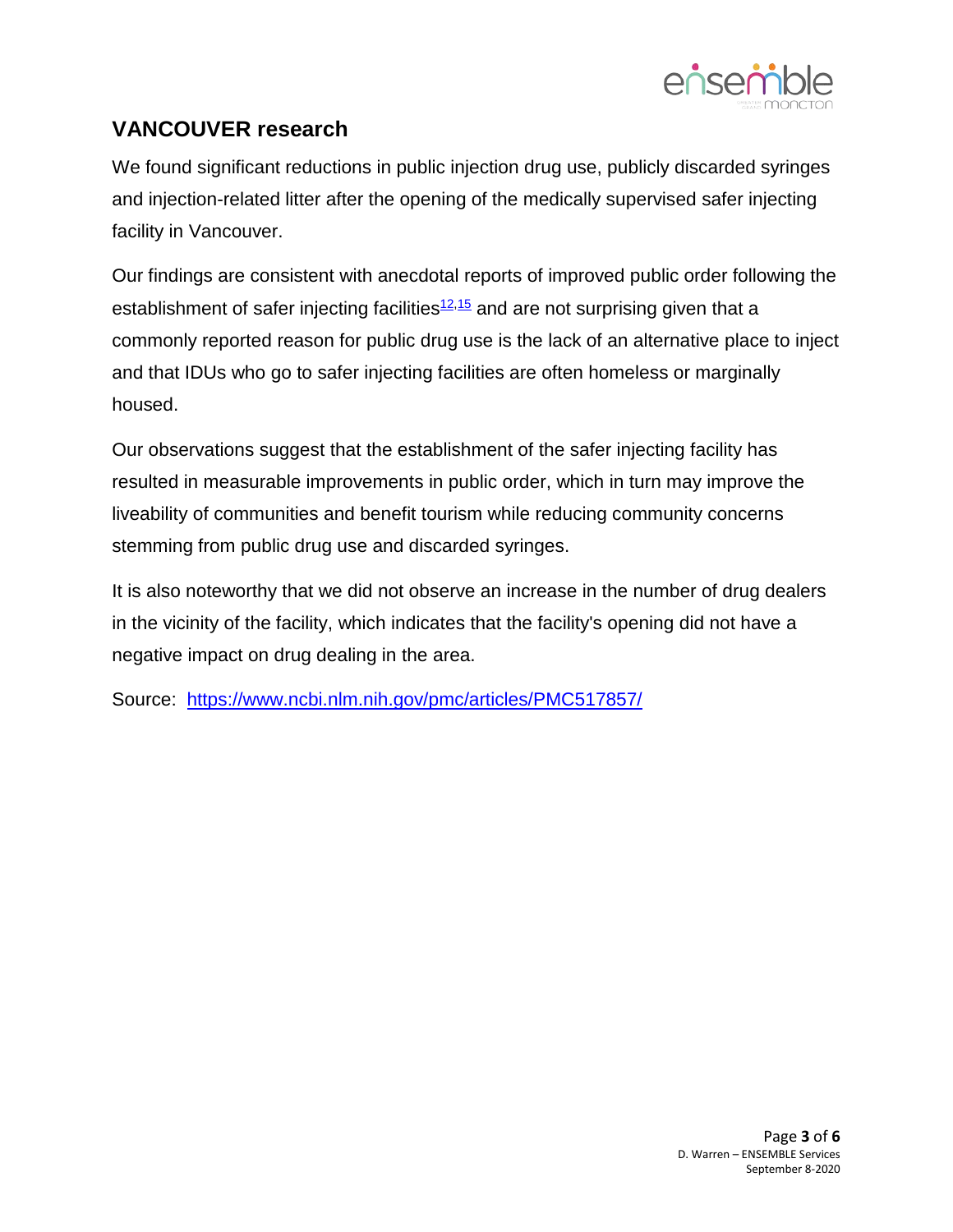

# **Overdose Prevention Site / Supervised Consumption Site Community Steering Committee**

#### **PURPOSE:**

The Community Steering Committee provides a forum for open communication between health care and service providers; people who use drugs [PWUD]; other stakeholders; and the community to explore the establishment of an Overdose Prevention Site [OPS]. It is envisioned that such a site will evolve into a Supervised Consumption Site [SCS].

The committee will be a venue to freely exchange information, discuss issues, and fulfill its purpose by being solution-focused and responsive to community concerns.

### **SCOPE:**

To research best practice models within Canada; engage stakeholders in dialogue; gather feedback from stakeholders; and prepare recommendations regarding feasibility of establishing an OPS.

#### **TO DATE:**

- 1. Formed a community steering committee in 2019 consisting of community stakeholders including people with lived experience.
- 2. Sourced resources such as policies and procedures based on best practices from existing sites in other parts of Canada.
- 3. Sourced training for community stakeholders through a nationally funded project delivered by the Dr. Peter's AIDS Foundation
- 4. Surveyed 70 people who use drugs to determine if they would use the services if an OPS was available. 34/70 indicated they would use the service.
- 5. Received permission from a property owner to use premises for an Overdose Prevention Service.
- 6. Drafted budgets based on three staffing/operational scenarios: \$65,000 to \$204,000
- 7. Various committee members attempting to identify funding sources.

### **We cannot submit an application to Health Canada for a Federal Exemption to open a site unless we can provide confirmation of sustainable funding.**

**SHIFT IN MINDSET** as it relates to addictions disorders AND not necessarily new monies but as Dr. Michael O'Shaughnessy, the founder of BC's Centre for Excellence in HIV/AIDS has said a **REPURPOSING OF**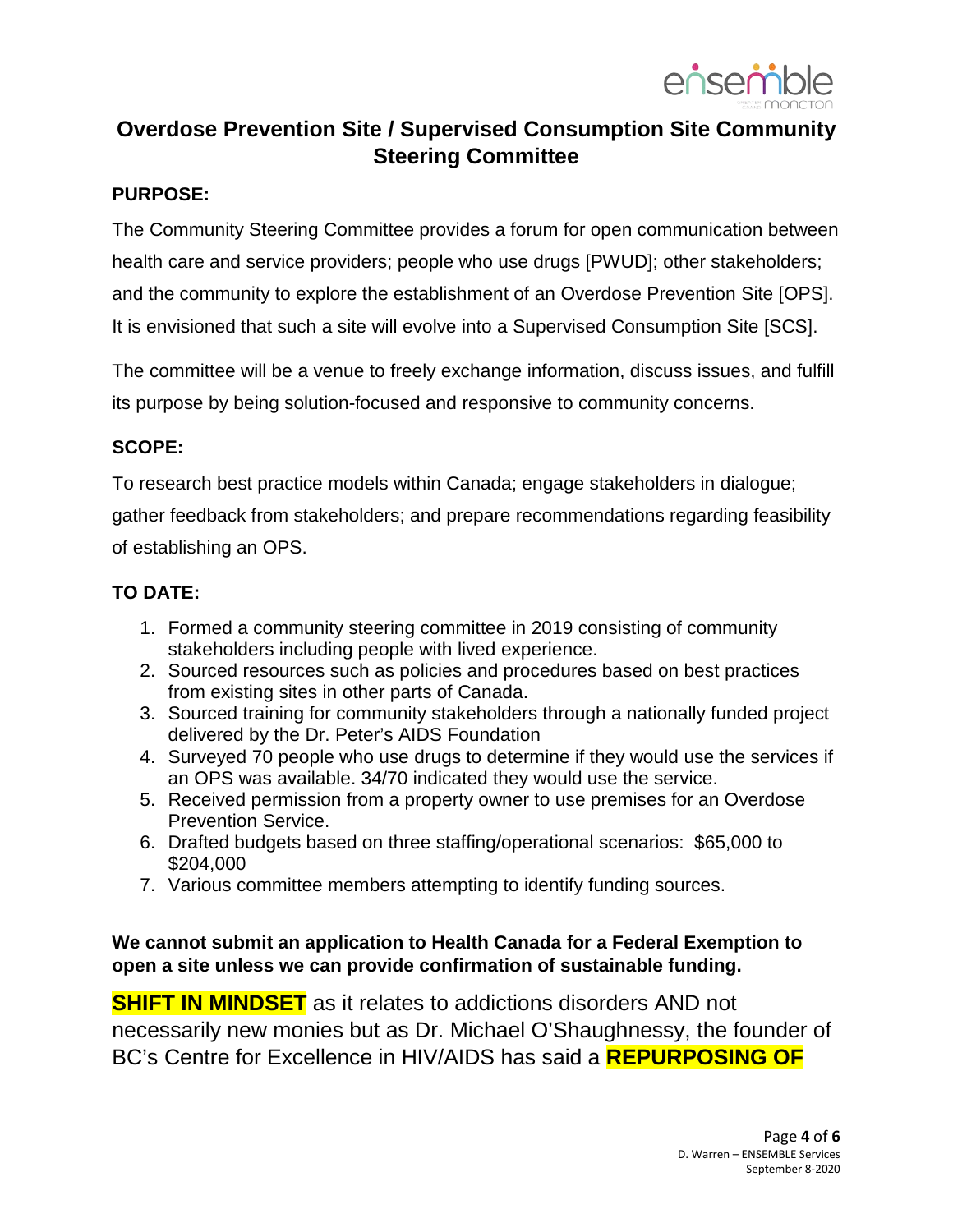

**FUNDS** is needed to address this drug crisis we find ourselves immersed in.